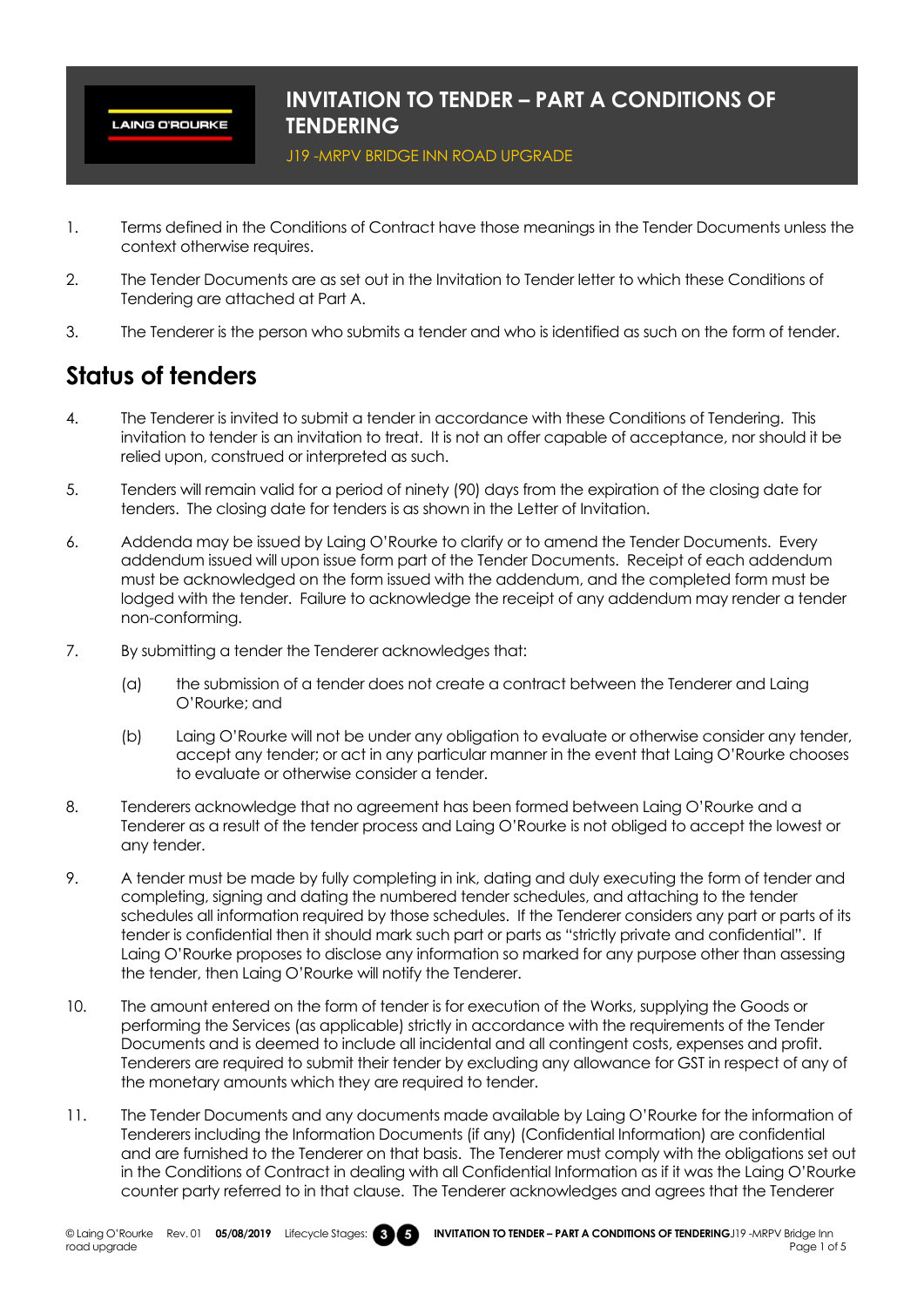has no copyright or intellectual property rights in the Tender Documents or Information Documents and that the Tender Documents and Information Documents are and will always remain the property of Laing O'Rourke.

### **Information documents**

- 12. If Laing O'Rourke has provided Information Documents as part of the Tender Documents, then the Tenderer:
	- (a) must not in any way rely upon:
		- (i) any Information Document or any other data, representation, statement or document made by or provided to Tenderers by Laing O'Rourke which will not form part of the contract with Laing O'Rourke; or
		- (ii) the accuracy, adequacy, suitability or completeness of the Information Documents or any other such information, data, representation, statement or document;
	- (b) must prepare and submit its tender based on its own investigations, interpretations, deductions, information and determinations; and
	- (c) acknowledges that Laing O'Rourke will be entering into the Contract relying upon the successful Tenderer fulfilling the obligations in paragraphs (a) and (b).
- 13. If Laing O'Rourke has provided a Bill of Quantities to the Tenderer as part of the Tender Documents, then the Tenderer warrants that:
	- (a) it placed no reliance on any information, representation, statement or documentation provided by Laing O'Rourke or anyone on its behalf in relation to this Bill of Quantities; and
	- (b) it prepared its tender based on its own investigations, interpretations and information, and is aware that Laing O'Rourke may enter into a contract relying upon these warranties.

### **Non-conforming tenders**

- 14. Without limiting any clause of these Conditions of Tendering, Laing O'Rourke may, in its absolute discretion and without being under any obligation to do so, reject or otherwise not consider, evaluate or otherwise consider or accept any tender which is not a conforming tender.
- 15. Any tender may be regarded as non-conforming if:
	- (a) Laing O'Rourke considers that it does not comply with a requirement of these Conditions of Tendering; or
	- (b) it contains qualifications, assumptions, or conditions which are inconsistent with or in conflict with the Conditions of Contract or with any significant constraints or restrictions set out in Laing O'Rourke's project requirements.

### **No collusion**

- 16. The Tenderer must, for so long as its tender remains capable of acceptance:
	- (a) not collude with, or communicate with any other Tenderer concerning its tender or the tender process;
	- (b) in relation to its tender, behave ethically and in accordance with generally accepted standards of commercial behaviour; and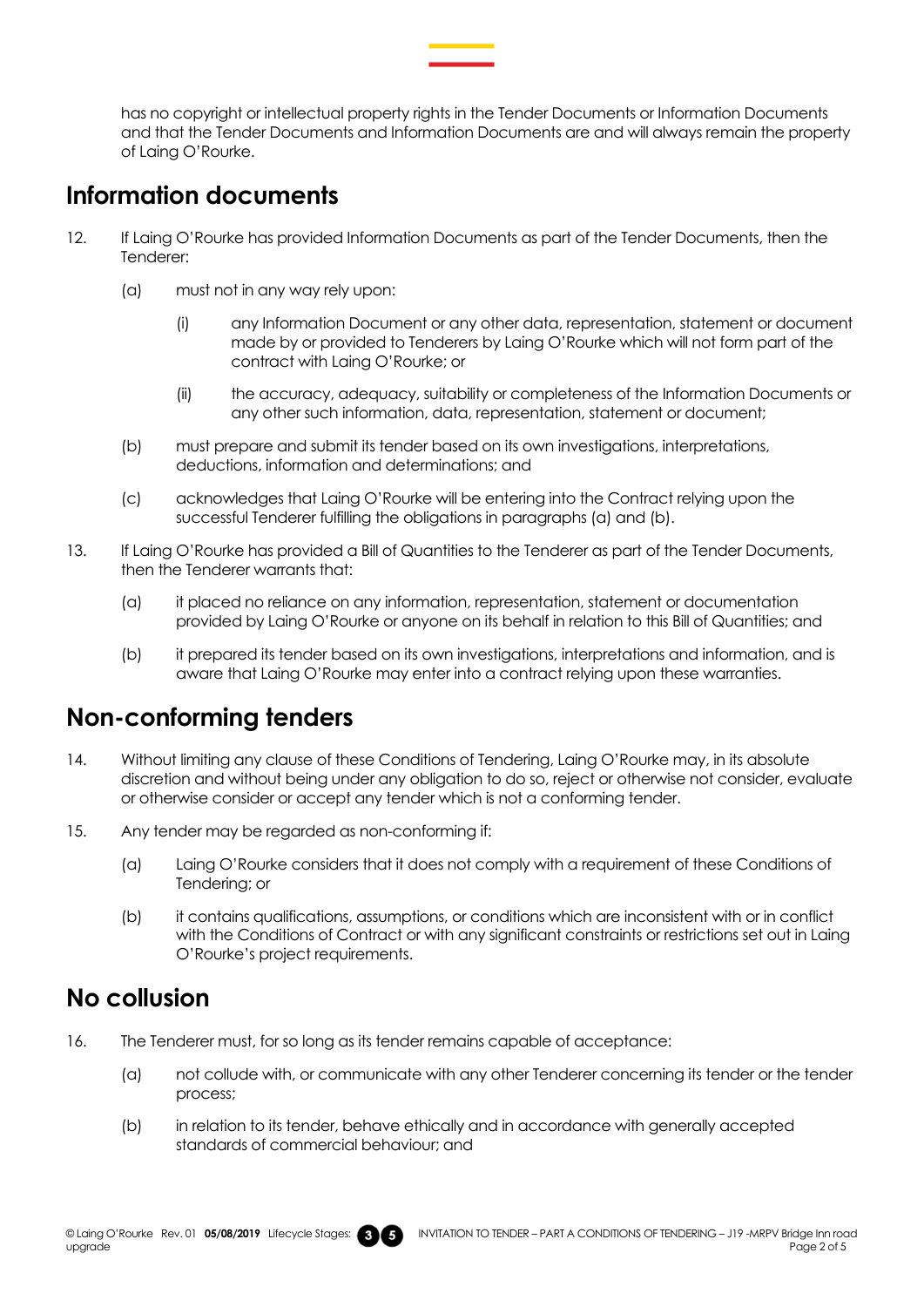- (c) advise Laing O'Rourke in writing as soon as is practicable if it becomes aware that any of the information supplied by it, or any statement made by it, is or becomes incorrect, inaccurate or potentially misleading.
- 17. Without limiting any other clause in the Conditions of Tendering, or any right Laing O'Rourke may have pursuant to these Conditions of Tendering or otherwise, if the Tenderer does not comply with clause 16, Laing O'Rourke may immediately terminate the involvement of the Tenderer in the tender process.
- 18. If Laing O'Rourke suspects that a Tenderer is breaching, may breach or has breached any relevant anti-corruption or bribery law, regulation or code anywhere in Australia and each of its States or Territories or overseas, the Tenderer will be immediately disqualified from the tender process.

### **Tender evaluation**

- 19. The object of the evaluation will be to determine which tender Laing O'Rourke considers offers best value to Laing O'Rourke. The evaluation will assess tenders against technical aspects of the tender, financial aspects of the tender, legal and commercial aspects of the tender and general aspects of the tender including the criteria referred to in clause 22.
- 20. The evaluation of tenders will be based on (but is not limited to) the information provided in the tender schedules submitted by Tenderers. This information may be supplemented or qualified by responses by Tenderers to requests for information or clarification from Laing O'Rourke or any other information which Laing O'Rourke considers relevant, including any information or clarification obtained at interview or as part of the tender process. Laing O'Rourke may engage any third party necessary to assist it in the evaluation of the tender and any assessment of whether the Tenderer complies with legislative requirements.
- 21. Laing O'Rourke may choose, after submission of your tender (and at its sole and absolute discretion), to shortlist or negotiate directly with the preferred tenderer(s) based on, but not limited to, the following criteria:-
	- (a) Ability to perform the works safely;
	- (b) Ability to demonstrate understanding of the Laing O'Rourke Safety in Design Guidelines (if applicable);
	- (c) Demonstrated understanding of the Project requirements;
	- (d) Capacity to deliver the technical and performance requirements of the works;
	- (e) Adequacy of the Quality Management systems for the works;
	- (f) Competitiveness of Price;
	- (g) Previous experience in undertaking similar works;
	- (h) Conformance with the tender documents;
	- (i) Adequacy of resources to meet the required programme;
	- (j) Adequacy of financial resources to deliver the works; and
	- (k) Any other assessment criteria deemed relevant by Laing O'Rourke to this tender.
- 22. To assist Laing O'Rourke in tender evaluation following receipt of tenders, Laing O'Rourke may request the Tenderer to supply further information, to clarify or elaborate on aspects of its tender, to provide a more detailed breakdown of the price, and may require the Tenderer's personnel and proposed subcontractors named in the tender schedules attend at interviews.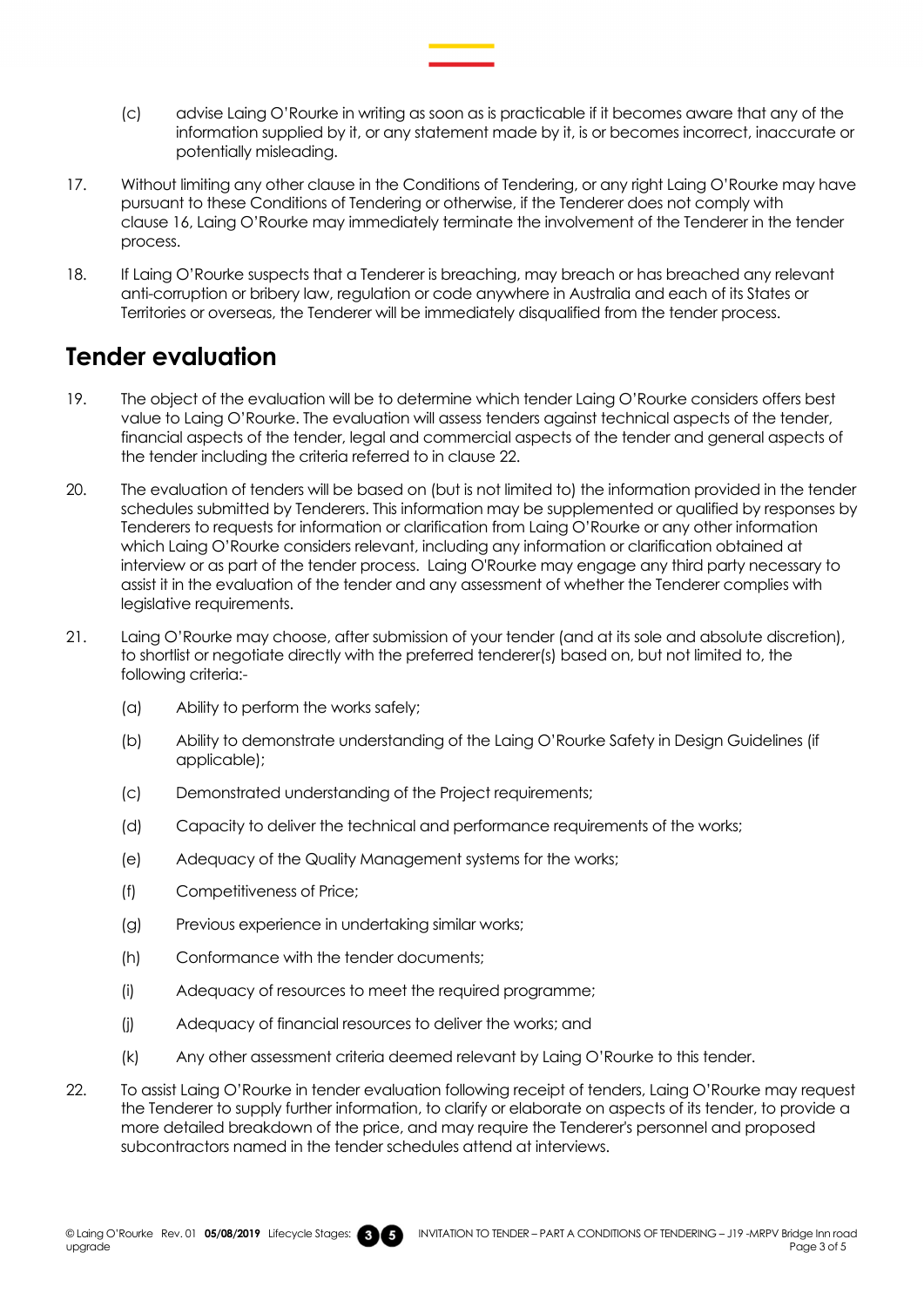## **Acceptance of tender**

- 23. Laing O'Rourke is not bound to accept the lowest or any tender or to give reason for rejecting a tender.
- 24. Laing O'Rourke may accept a tender even if that tender does not conform to Laing O'Rourke's project requirements as set out in the Tender Documents.
- 25. The Tenderer will have no claim against Laing O'Rourke arising out of Laing O'Rourke's exercise, or failure to exercise, any rights pursuant to these Conditions of Tendering. Laing O'Rourke will not be responsible for or pay for any costs, losses or expenses suffered or incurred by the Tenderer out of or in the connection with the preparation and submission of tenders.
- 26. A tender will not be deemed to have been accepted and no contract in respect of the Works, supplying the Goods or performing the Services (as applicable) will arise between any Tenderer and Laing O'Rourke until the successful tenderer and Laing O'Rourke execute the Formal Instrument of Agreement.
- 27. Laing O'Rourke may terminate the tender process at any time. Laing O'Rourke will notify all tenderers of the termination of the tender process. Laing O'Rourke will not be liable to the Tenderer for any costs, losses, damages or expenses suffered or incurred by the Tenderer in preparing or submitting its tender or in respect of any discussions, enquiries or negotiations undertaken by the Tenderer after its tender is submitted, whether or not the tender process is terminated by Laing O'Rourke.
- 28. Laing O'Rourke reserves the right at any time and on any grounds to:
	- (a) amend the Tender Documents, the scope of the Works or Supply or Services ;
	- (b) amend or terminate the tender process or withdraw the invitation to tender, or extend the closing date;
	- (c) require additional information, clarification or further offers from any Tenderer;
	- (d) elect not to select any Tenderer as preferred Tenderer; and
	- (e) negotiate with one or more Tenderers and enter into final contract documents without notice to any other Tenderer.
- 29. Laing O'Rourke is not obliged to attribute or provide any reasons for any actions or decisions taken arising out of or in respect of the tender process including in respect of the exercise of any or all of the above mentioned rights.
- 30. Laing O'Rourke may, at any time following receipt of tenders, request any or all of the Tenderers to supply any further information or clarification concerning a tender which Laing O'Rourke considers necessary or desirable to enable Laing O'Rourke to better understand or evaluate a tender. For example, a request for information or clarification may require a more detailed breakdown of the prices submitted as part of the tender.
- 31. The Tender Documents do not form part of the Conditions of Contract unless expressly included in the final agreed Conditions of Contract with the successful tenderer.

### **Code for the Tendering and Performance of Building Work 2016**

32. If included in the Tender Documents, Section 1 of Part G applies to the Works.

### **State codes and guidelines**

33. If included in the Tender Documents, Section 2 of Part G applies to the Works.